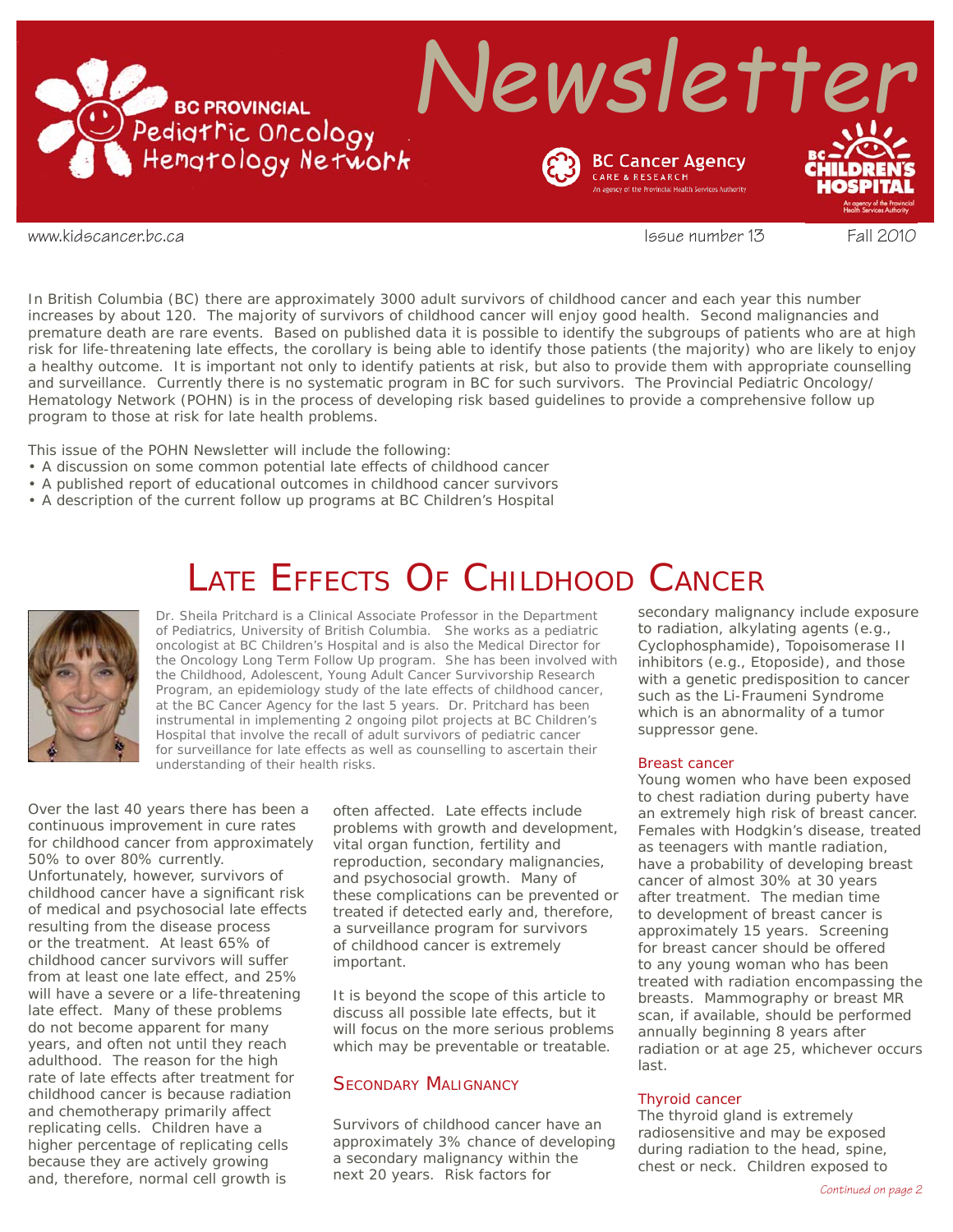radiation at a young age have been shown to have over a 50-fold increased risk of thyroid cancer. These patients should be screened with an annual physical examination and an ultrasound of the thyroid every 2 years.

#### Brain tumors

Children treated with radiation for leukemia or brain tumors have a slightly increased risk of malignant brain tumors, but a significantly increased risk of meningioma which is a benign brain tumor but which has potential to cause significant harm if untreated. Any child with a history of cranial radiation should be screened with an MR scan of the brain every 3 to 5 years.

#### Other secondary malignancies

These include skin cancers (particularly basal cell carcinoma) and myeloid leukemia secondary to alkylating agents or Topoisomerase II inhibitors.

## **CARDIOMYOPATHY**

Cardiotoxicity can be caused by chemotherapy or radiation therapy. Anthracyclines are very effective and are widely used in the treatment of childhood cancer but are associated with myocardial damage. Children may develop acute cardiac toxicity and/or late onset cardiotoxicity. Anthracycline-induced cardiomyopathy is dose-dependent, and the highest risk occurs in children who have received a cumulative dose of over 300 mg/ m<sup>2</sup> but cardiac damage can occur at lower cumulative doses. Other factors which increase the risk of anthracycline cardiomyopathy include treatment for Ewing's sarcoma, the addition of mediastinal radiation therapy, and being of the female gender. Periods of increased risk include rapid growth phases during puberty and during pregnancy. Children who have been treated with anthracyclines at a dose of greater than 100 mg/m<sup>2</sup> should have their cardiac function monitored by echocardiogram every 1 to 2 years until they are fully grown, and every 5 years thereafter. Patients who have received over 100 mg/m2 of anthracyclines should be monitored by a cardiologist during pregnancy.

## **FERTILITY**

Radiation to the testes or ovaries will often result in permanent infertility. Exposure to high doses of chemotherapy can also result in infertility. The alkylating agents

(particularly Cyclophosphamide, Ifosfamide and Procarbazine) are especially gonadotoxic. Fertility can easily be measured in post-pubertal males by analysis of a semen sample. Females exposed to high doses of alkylating agents are at risk for premature menopause. Assessment of female fertility is more difficult and there are few reliable tests to predict premature menopause. Women should be counselled regarding this risk. Referral to a fertility specialist is recommended for female patients who have been exposed to high doses of alkylating agents or radiation therapy.

## ENDOCRINE PROBLEMS

#### Hypothyroidism

Small doses of radiation (greater than 100 cGy) may damage the thyroid and eventually result in hypothyroidism. Patients exposed to even small doses of radiation to the neck should have annual assessment of thyroid function. Measurement of TSH may not be sufficient if they have also received cranial radiation. For these patients it is recommended that both TSH and T4 be measured.

#### Pituitary hormones

The pituitary gland is sensitive to radiation. Any child who has received cranial radiation is at risk for abnormalities of all the pituitary hormones. Growth hormone is usually the most sensitive, and young children who have received cranial radiation should have careful monitoring of their growth and annual monitoring of growth hormone levels.

#### Estrogen and testosterone

Any patient who has gonadal toxicity from radiation or chemotherapy should have appropriate hormone replacement.

## PSYCHOSOCIAL PROBLEMS

Many patients miss crucial years of their education while they are undergoing treatment. They also miss opportunities for normal psychosocial growth and development. Cranial radiation and, to a lesser extent, high dose chemotherapy can result in variable levels of neurocognitive impairment. For a small number of patients this puts them at risk for social isolation and the inability to obtain adequate employment. Whenever possible, these patients should be offered educational and vocational counselling, as well as help obtaining appropriate community services and support such

as accommodations in school or in the workplace and disability benefits.

## SURVEILLANCE OF CHILDHOOD CANCER **SURVIVORS**

The goal of treatment of childhood cancer is to cure the cancer and allow the patient to live a healthy and happy life. Many of the late effects which may affect these patients can be prevented or treated if detected early. It is, therefore, essential that these patients receive adequate posttreatment surveillance. Most patients are followed in the long-term follow-up program at Children's Hospital until they reach their late teens or early 20s. Once they reach adulthood, those patients who received radiation during their treatment are followed at the post-pediatric follow-up clinic at the Cancer Agency by Dr. Karen Goddard. However, this clinic does not have the resources to follow all survivors of childhood cancer so many patients are discharged to their family physicians. In order for these patients to be followed adequately, it is essential that both the patient and the family physician be given a summary of the patient's treatment with information regarding future risks and recommendations for ongoing surveillance.

## FUTURE PROPOSAL FOR LONG TERM **SURVEILLANCE**

Ideally, all childhood cancer survivors would be registered as part of a long term surveillance program. Patients at high risk for late effects would continue to be monitored at a tertiary care centre, whereas those at lower risk could be monitored by their family physician or a family physician in oncology (FPO). However, follow up would be standardized and results collected in a central registry. This would provide an ideal opportunity for ongoing research as well as the ability to maintain contact with the patients and provide them with new information regarding late effects and monitoring, as it becomes available. Ontario is the only province in Canada with a comprehensive fully funded adult follow up program. Currently British Columbia does not have funding for such a program but the POHN will continue to advocate for this on patients' behalf.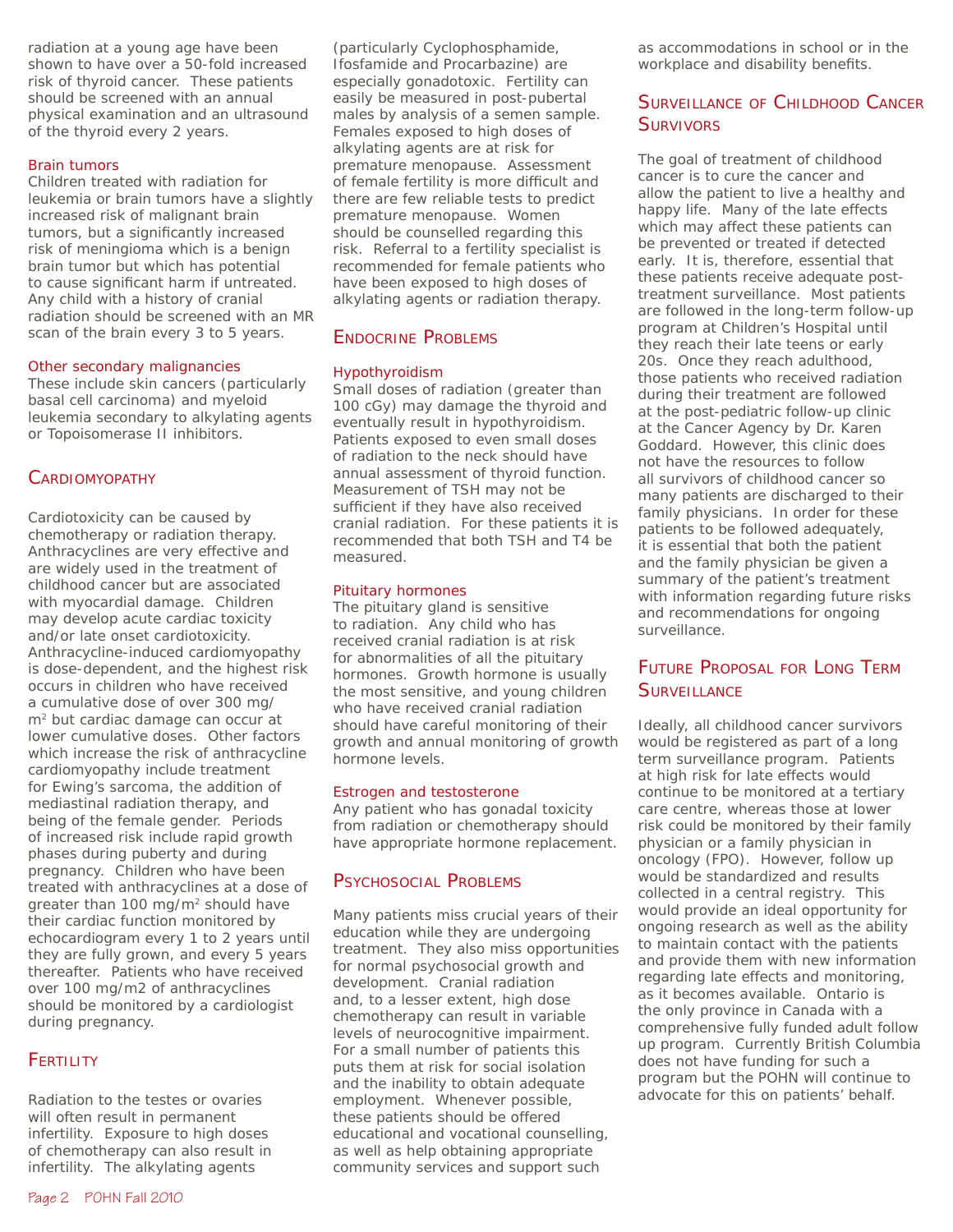# REPORT OF EDUCATIONAL OUTCOMES IN CHILDHOOD CANCER SURVIVORS

Due to treatment advances in the last three decades, there have been dramatic improvements in survival among children, adolescents, and young adults diagnosed with cancer. Currently in British Columbia, over 80% of children diagnosed under age 15 with cancer, and over 75% of young people diagnosed from age 15 to 24 years, survive at least five years<sup>1</sup>. The long term health issues for survivors are not primarily related to the risk of recurrence of cancer, but more commonly, to sequelae of their treatment (late effects). Given the increasing odds of survival, there is a growing population of survivors within the education system, many of whom may experience educational difficulties<sup>2,3,4,5</sup>. For this reason, the study reported herein has provided a comprehensive assessment of survivors' educational outcomes using standardized outcome measures and risk factors for poor achievement.

All individuals diagnosed with a cancer in BC under age 15 who survived at least five years from diagnosis were identified from the BC Cancer Registry; 782 of these survivors had administrative school records for Kindergarten to Grade 12 available from the BC Ministry of Education from 1995- 2004. Treatment information for these survivors was abstracted from health records at BC Children's Hospital and BC Cancer Agency. Survivors' educational results were compared to those for a randomly selected, age and gendermatched comparison group of 8,386 BC school children. All education data was provided to the investigators on an anonymized basis.

The study found that individuals with central nervous system (CNS) tumors, who required cranial radiotherapy (CRT), had decreased academic achievement when compared to a student sample, whereas survivors of other solid tumor malignancies did not have similar decreases in educational outcomes. More specifically, survivors of CNS tumors had statistically significant Foundation Skills Assessment (FSA) test deficits in numeracy and reading (adjusted odds ratios from 0.2- 0.6 in various grades, indicating 20% to 60% of the achievement of the general student population) (Figures 1,2,3); leukemia survivors also had lower FSA

scores, although most differences were

not statistically significant (Figures 1,2,3). Survivors of other diagnoses demonstrated no significant differences in FSA scores (Figures 1,2,3).

Survivors were three times more likely than the general school population group to receive special education (32.5% vs. 14.1%), after adjustment for other factors, and had more physical, visual, and hearing disability designations. Females and those who had received radiation treatment, in particular CRT, were at increased risk for poor educational outcomes. Survivors who received radiation therapy, particularly CRT, were significantly more likely to have physical and hearing disabilities and poor educational achievement, compared to those who had not received radiation. CNS survivors who received CRT had the poorest FSA outcomes, with less than 20% of this group meeting expectations on all nine FSA examinations. Survivors who received intrathecal methotrexate (IT MTX) were more likely to be enrolled in special education than those who did not receive IT MTX.

## **CONCLUSION**

This is the first population-based cohort study to utilize standardized measures to examine educational late effects among all survivors of all childhood cancers. By utilizing a geographically defined cohort and a randomly sampled comparison group, and standardized achievement measures from administrative data, potential bias due to incomplete or non-representative subject sampling and recruitment, loss to follow-up, self report and recall are minimized. These results have implications for the management of cancer survivors in the education system. Survivors and parents, clinicians, and educators all need to be aware of at-risk groups, potential educational difficulties and associated risk factors, so as to meet long term educational needs<sup>6,7,8</sup>. Sharing of risk information between clinicians, parents, and school personnel is fundamental in addressing the transition to school<sup>9</sup>. Early identification of problems<sup>10,11</sup> and regular monitoring of progress over time<sup>12</sup> in the school system is essential in providing

appropriate special education services or approaches to learning. The relationship between special education programs and achievement among survivors other than those surviving a CNS tumor or leukemia needs to be further explored to address the question of the contribution of special education to achievement in this group. Finally, although studies have consistently indicated that survivors experience adverse neurocognitive late effects, this risk needs to be directly linked with poor achievement in school<sup>13</sup> and educational intervention opportunities<sup>14</sup>.

*Mary McBride and Maria Lorenzi Cancer Control Research BC Cancer Agency*



*Mary McBride is an epidemiologist and Senior Research Scientist at the BC Cancer Agency, with an ongoing research interest in childhood cancers, cancer survivorship, and cancer control* 

*and surveillance. She is Principal Investigator for the Childhood, Adolescent, and Young Adult Cancer Survivorship (CAYACS) Research Program, and is located in the Cancer Control Research Unit of the BC Cancer Research Centre.*

*Maria Lorenzi is a biostatistician and teacher in the CAYACS Program.*



*CAYACS, a Canadian Cancer Society Research Institute funded program, utilizes administrative databases to examine survivor issues among those who were diagnosed with a cancer at a young age. Reported here are the results of the first populationbased study to determine educational outcomes in all survivors of childhood cancer.*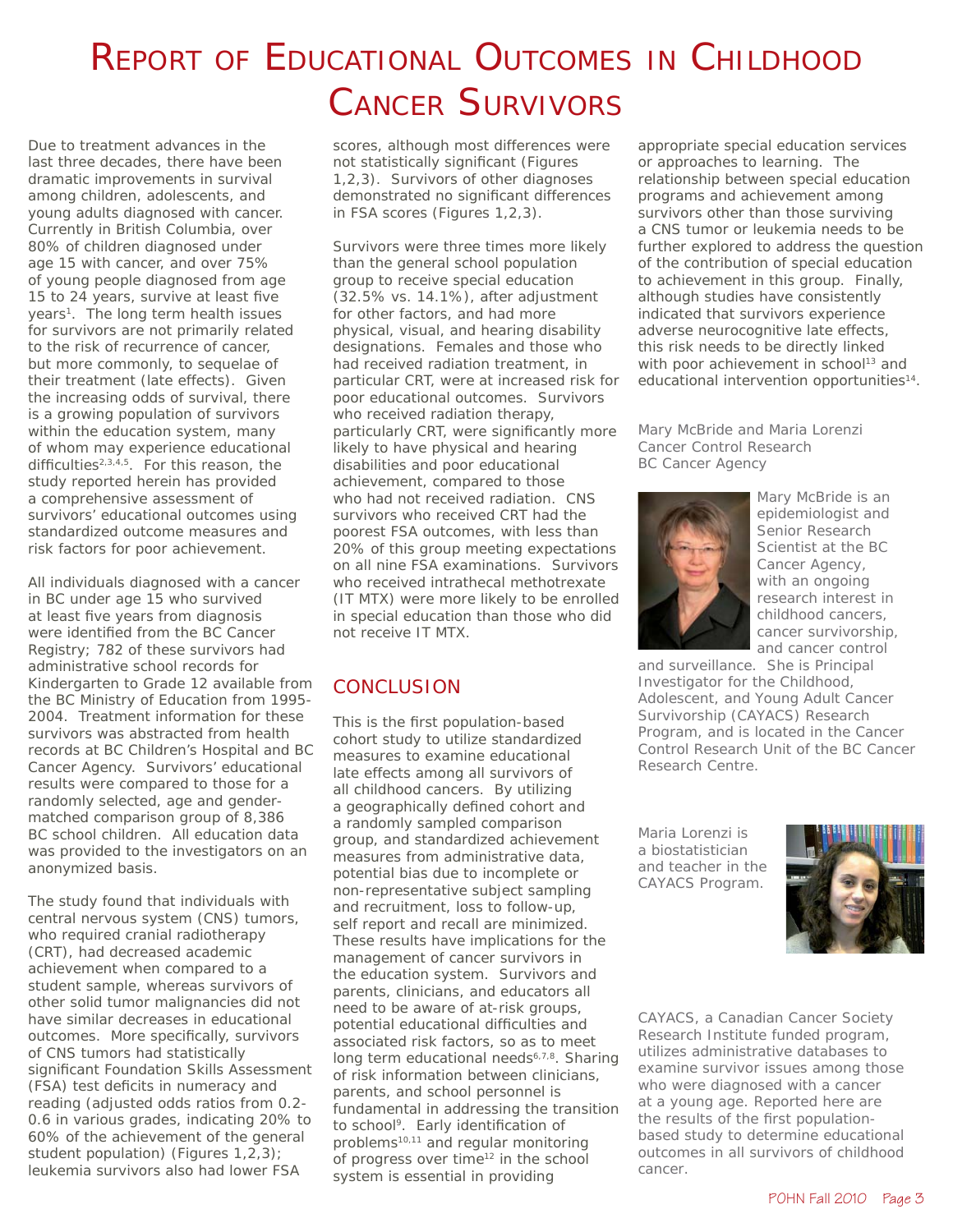

#### Figure 2. Educational Outcomes of Survivors vs. Comparison Group in Grade 7



### Figure 3. Educations Outcomes of Survivors vs. Comparison Group in Grade 10



## **REFERENCES**

- 1 Ries LAG, Melbert D, Krapcho M, et al. SEER Cancer Statistics Review, 1975- 2004. Bethesda, Md: National Cancer Institute, 2007.
- 2 Koch SV, Kejs AMT, Engholm G, Johansen C, Schmiegelow K. Educational attainment among survivors of childhood cancer: a population-based cohort study in Denmark. Br J Cancer 2004; 91:923- 928.
- Nagarajan R, Neglia JP, Clohisy DR, et al. Education, employment, insurance, and marital status among 694 survivors of pediatric lower extremity bone tumors: a report from the Childhood Cancer Survivor Study. Cancer 2003; 97:2554- 2564.
- 4 Barrera M, Shaw AK, Speechley KN, Maunsell E, Pogany L. Educational and social late effects of childhood cancer and related clinical, personal and familial characteristics. Cancer. 2005;104:1751- 1760.
- 5 Mitby PA, Robison LL, Whitton JA, et al. Utilization of special education services and educational attainment among longterm survivors of childhood cancer: a report from the Childhood Cancer Survivor Study. Cancer 2003; 97:1115- 1126.
- Campbell LK, Scaduto M, Sharp W, et al. A meta-analysis of the neurocognitive sequelae of treatment for childhood acute lymphocytic leukemia. Pediatr Blood Cancer 2007; 49:65-73.
- Dickerman JD. The late effects of childhood cancer therapy. Pediatrics 2007; 119:554-568.
- 8 Mulhern RK, Palmer SL. Neurocognitive late effects in pediatric cancer. Curr Probl Cancer 2003; 27:177-197.
- 9 Coniglio SJ, Blackman JA. Developmental outcome of childhood leukemia. Topics Early Child Spec Educ 1995; 15:19-31.
- 10 Robison LL, Green DM, Hudson M, et al. Long-term outcomes of adult survivors of childhood cancer. Cancer 2005; 104- (11 suppl):2557-2564.
- <sup>11</sup> Spencer J. The role of cognitive remediation in childhood cancer survivors experiencing neurocognitive late effects. J Pediatr Oncol Nurs 2006; 23:321-325.
- 12 Armstrong FD, Horn M. Educational issues in childhood cancer. School Psychol Q 1995; 10:292-304.
- 13 Allen A, Malpas JS, Kingston JE. Educational achievements of survivors of childhood cancer. Pediatr Hematol Oncol 1990; 7:339-345.
- 14 Eiser C. Neurocognitive sequelae of childhood cancers and their treatment: a comment on Mulhern and Butler. Pediatr Rehabil 2004; 7:15-16.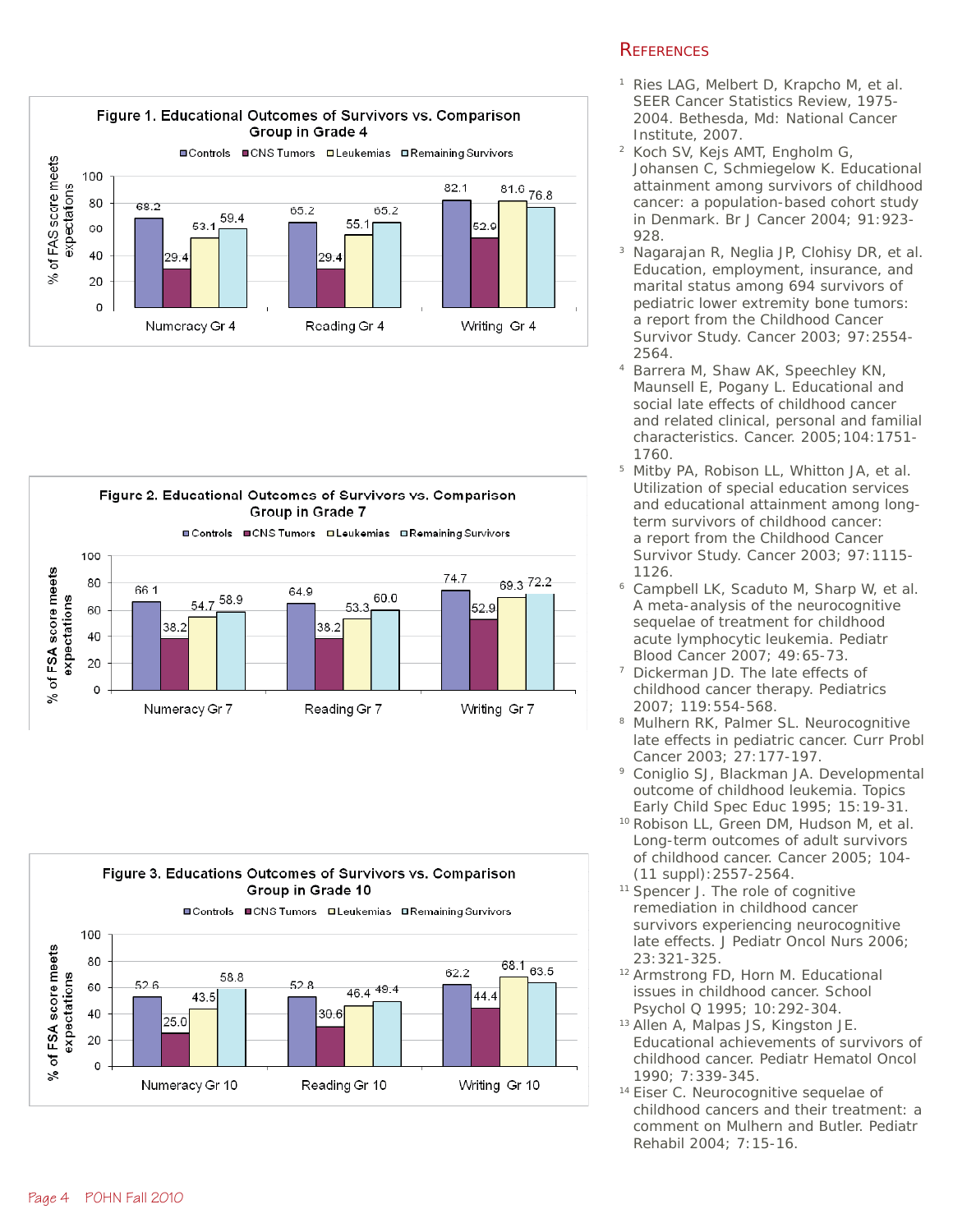# OFF TREATMENT, AN END AND A BEGINNING

Families and patients have described their cancer treatment journey as an obstacle course. It has contained scary unknowns like waiting for results of tests or scans; it has involved many ups and downs, like hospital admissions and cancellations of plans; and there has been pain and discomfort. Now at the end of this journey there is a new road to travel, a smoother perhaps less complicated road, but not necessarily without bumps. Patients will continue to be monitored closely in follow up care, as the immediate concern is the risk of relapse, during the first 6-12 months off treatment. As time passes from the end of treatment, potential problems eventually shift from relapse to late effects of treatment.

## FOLLOW UP CLINIC

At BC Children's Hospital the oncology follow-up program currently has 800+ patients on active follow up. Team members include 2 follow up nurse clinicians, 1 neuro-oncology nurse clinician, 12 oncologists, and fellows and residents. Follow up clinics are held twice a week in the afternoon, usually 12 patients are seen at that time. There is also a multi-disciplinary neuro-oncology clinic that sees patients for more complicated care issues, every 2 to 3 months. Social work, physiotherapy, occupational therapy, psychology and nutritional services are all available by request on clinic days or can be pre booked. There are two community hospitals that also provide follow up care to off treatment patients and their families: Surrey Memorial Hospital and Victoria General Hospital.

## GOALS OF LONG TERM FOLLOW UP

Follow up care is part of the comprehensive service that is provided to the patients and families in the oncology program at BC Children's Hospital. It ensures that patients and families get the attention they need to improve their quality of life. Follow up care also provides important statistical information that will aid in the understanding of long term effects of childhood cancer treatment. Ultimately, this information will facilitate in improving treatment protocols to maximize survival rates while minimizing the late effects of treatment. The following is a list of goals for follow up care:

- Assess for disease recurrence
- Surveillance for new problems related to original disease or its treatment
- Screen, diagnose and treat long term effects, includes coordination with other specialists
- Inform patients and their family about the specifics of their diagnosis and treatment
- Educate patients, families, and health care professionals about long term effects
- Provide support related to survivorship issues and treatment consequences
- Improve the health and well-being of patients
- Help survivors plan and coordinate their transition to adulthood and adult health care

## ENTRY INTO FOLLOW UP CLINIC

At the end of active treatment with the trophy presentation the patient and family are informed that in 6 months they will be transferred to the follow up clinic. The patient's VAD/CVC is removed, all oral chemotherapy and septra are discontinued and a completed summary of treatment is done by the oncologist before the first follow up appointment is made. Patients are followed at least until they have reached 21 years of age and have been off treatment for at least 5 years.

### **TRANSITION**

It is hard to say goodbye. However, survivors can be transitioned successfully to adult health care with assistance and guidance from the pediatric caregivers. Patients who have had a bone marrow transplant or radiation as part of their initial treatment can be transitioned to adult oncology care. Depending on the patient's needs for follow up, care can also be transferred to their family physician or to a FPO. At the time of discharge from pediatric care all patients are asked to participate in annual letter follow up. A consent is signed by the patient that allows the pediatric oncology follow up program to contact the patient and their adult health care provider on a yearly basis in regards to the patient's health care status. Patients are also given a copy of their summary of treatment; this includes information on their diagnosis, treatment, current health concerns, potential future health concerns and recommended follow up care. A copy of this summary is also sent to their adult health care provider with emphasis on recommended follow up scans, blood work and frequency of health care visits. It is important that the young adult is well versed regarding their own health maintenance needs. On leaving pediatric oncology follow up care the young adult is equipped with a comprehensive survivorship care plan. This will help the young adult make wise health care decisions and feel confident about the future.



*Angela Pretula, RN, MSN Nurse Clinician Long Term Follow-Up Program Oncology/Hematology/BMT*

*I have been involved in the follow up program in Oncology at BC Children's Hospital for over 20 years. I oversee the coordination of the follow up clinics and am also a Nurse Clinician focusing on bridging the gap between on treatment and off treatment and helping the young teens off treatment become more autonomous in their health care skills. I follow the patients usually until they have reached their 17th birthday and have been at least 5 years off treatment. It is a pleasure to be a part of this program and a joy to see these patients grow into young adults with a passion for all that is ahead of them in their lives.*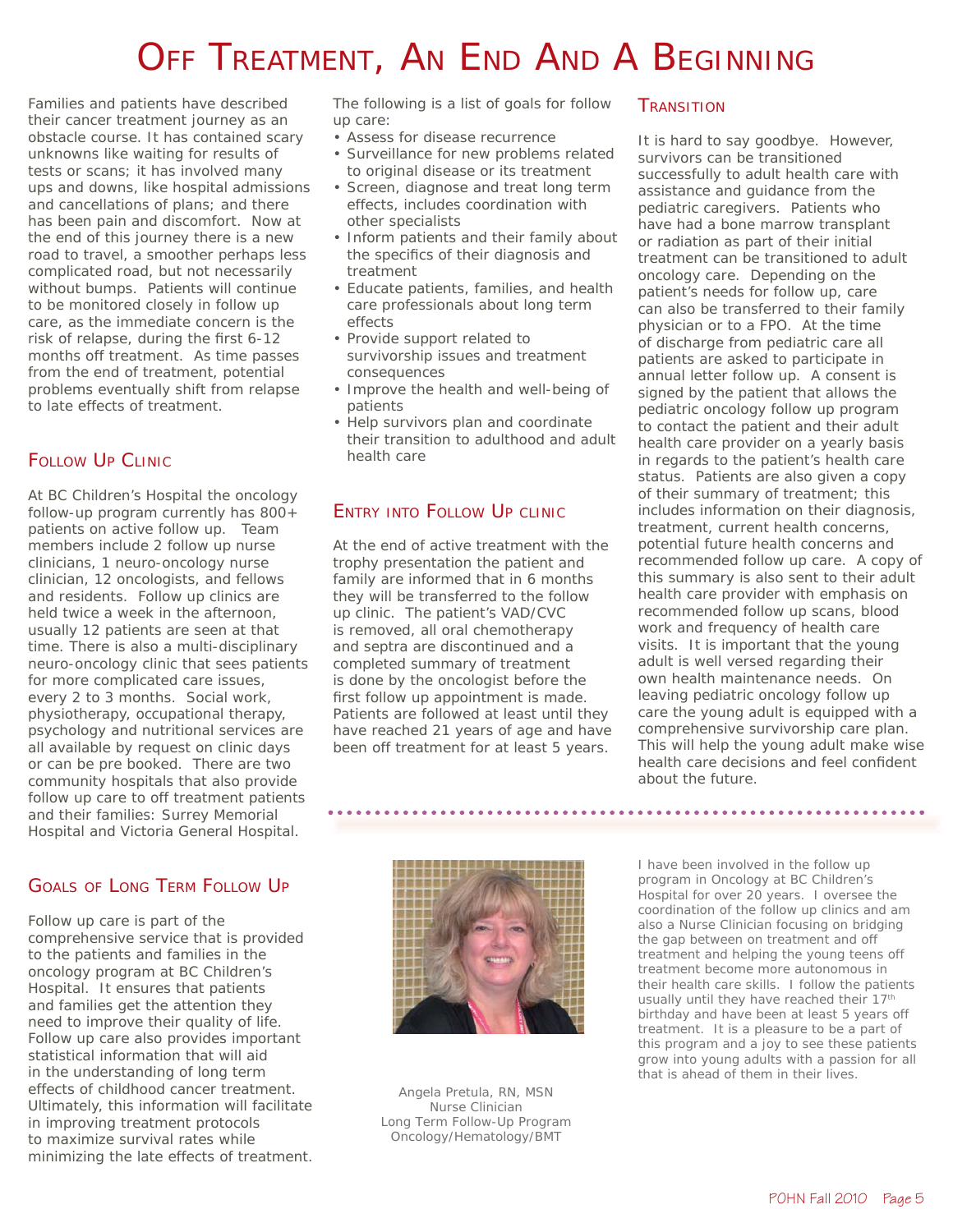# TRANSITION AND FOLLOW UP OF YOUNG ADULT SURVIVORS OF CHILDHOOD CANCER

A comprehensive follow up program for survivors of childhood cancer is important in the after care of pediatric oncology patients. It is imperative that these patients receive as much information as possible about their childhood cancer, their treatment, potential late effects and, most importantly, recommendations for future follow up in their adulthood. Therefore a thorough transition process will empower young adult survivors to advocate for their own health care and well being. For the past 20 years, there has been only one long term follow up nurse clinician, currently managing over 800 follow up patients. In 2009, a second long term follow up nurse clinician position was established on a temporary basis. Some of the responsibilities of this position include further development of the transition process for the young adult survivors (ages 17 and up and minimum 5 years off treatment), transfer care from the follow up program at BC Children's Hospital to adult health care, and implement recall projects with Dr. Chris Fryer and Dr. Sheila Pritchard.

In the past 3 years, 2 recall projects have been initiated in the oncology program at BC Children's Hospital. The goal of the first project was to contact young adult survivors of pediatric cancer who were at high risk of developing significant late effects (ie. those who received radiation and/or anthracyclines) and who did not experience the transition phase. In other words, they were discharged at age 18, would not have received



*Marion Nelson, RN Nurse Clinician Long Term Follow-Up Program Oncology/Hematology/BMT*

a treatment summary and possibly are not aware of potential late effects of their treatment. It comprised of inviting 291 young adult survivors by mail to participate in this endeavor. Unfortunately, only 18% responded to the invitation. For the remaining 239, either no response was received or the letters were returned due to wrong addresses. Of the 52 participants who responded, 32 have participated in clinic visits with a pediatric oncologist and a follow up nurse clinician. The clinic appointments included discussion about their diagnosis, treatment and potential late effects. An assessment of their current health status was taken and recommendations for future follow up were suggested. All participants were given a treatment summary and were asked to consent for annual letter follow up with their family physicians and with the participants themselves. This will allow the oncology program to contact their family physicians annually for health updates and to inform participants and their family physicians of future health issues and recommendations for surveillance as they become available. Some late effects identified from the visits included thyroid nodules and meningiomas. These findings reinforced the importance of ongoing surveillance of these survivors as well as educating them about their treatment and potential late effects. Pre/post evaluations of the participants' knowledge of their cancer and treatment and the usefulness of the visit were assessed by the participants. Results of these evaluations indicated

*I have been in the Oncology/Hematology/ BMT program at BC Children's Hospital for 24 years. I have worked as a staff nurse and a clinic primary nurse. Additionally, I was the nurse clinician in the Transfusion Medicine Laboratory. I continue to be a member of the Apheresis Team.* 

*Currently, I am the long term follow up nurse clinician for the young adult long term follow up clinic (ages 17 and up and minimum 5 years off treatment) at BC Children's Hospital, developing a surveillance program for adult survivors of childhood cancer.* 

that it was a positive and educational experience. For the remaining 20 participants, some have not been able to schedule a visit, some preferred to respond to letter follow up only, and others have declined to participate.

The second recall project is focusing on 120 patients from two eras; 1982- 1985 and 1992-1995, again focusing on patients who are at high risk for late effects. These patients will be counselled by a long term follow up nurse clinician either by telephone or a face to face visit. The content of the counselling session will be similar to the first recall project except there will be no lab or scan investigations. The two counselling methods will be compared to determine if the telephone method is just as effective as an in person visit. Forty invitations to participate in this project have been sent out by mail. The results of the second project will, hopefully, facilitate in the approach for the third project which is recalling the rest of the patients from 1982-1995 (approximately 1,600 in total).

Approximately 125 patients have been transitioned to adult health care over the last year and a further 227 will be transitioned over the next couple of years. This transition list will grow by approximately 120 patients per year. Presently over 125 patients have consented to the annual letter follow up program which is managed by the long term follow up nurse clinicians of the oncology program at BC Children's Hospital.

*For the past year and a half, some of my responsibilities include expanding the model of follow up care, developing the process to transition patients to adult health care and working with Dr. Chris Fryer and Dr. Sheila Pritchard on two major recall projects.* 

*I have spent many years working with pediatric cancer patients and families and feel very privileged to be able to now work with adult pediatric cancer survivors. This has come full circle for me. It is very rewarding to see survivors that I nursed during their treatment phase who are now grown up, living full lives and have families of their own.*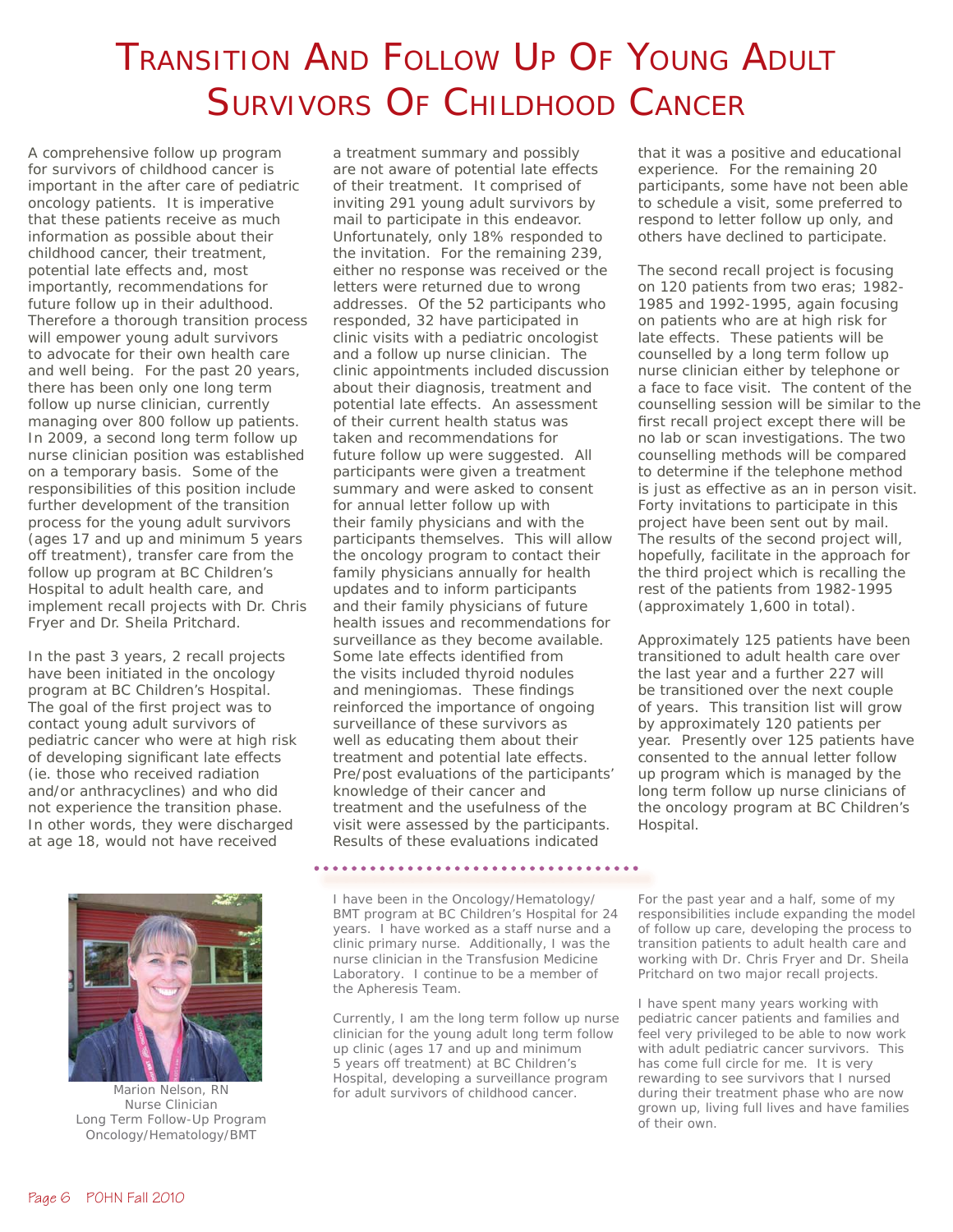## UPCOMING CONFERENCES

## BC CANCER AGENCY 2010 ANNUAL CANCER CONFERENCE

## INTERDISCIPLINARY CANCER CONTROL IN THE 21ST CENTURY

Westin Bayshore, Vancouver, BC

#### November 25-27, 2010

•Looking at how we work together, across research and clinical specialties and platforms, to enhance and advance every facet of cancer control in British Columbia, and indeed, around the world

#### November 27, 2010: Pedatric Oncology

- •Strengthen community partnerships in providing care for the child with cancer within the provincial network.
- •Recognize common or significant health risks and factors contributing to survivors of childhood cancer
- •Describe the nature of the grief that professionals experience when caring for children with cancer and their families and to explore potential strategies for dealing with grief distress
- •Be aware of the recent strategies in improving the outcome of children with ALL and how these may be used for future therapies
- •Identify the interdisciplinary team approach of caring for adolescents and their families
- •Inform the audience of the issues concerning the care of AYA patients and to introduce the National Taskforce for AYA patients

For more information or to register online, visit the BC Cancer Agency Conference website at www.bccanceragencyconference.com



## POGO 2010 MULTI-DISCIPLINARY SYMPOSIUM ON CHILDHOOD CANCER

## PEDIATRIC SARCOMAS: BIOLOGY TO IMPACT Hilton Toronto Downtown, Toronto ON

### November 19-20, 2010

- •Will focus on pediatric sarcomas, particularly rhabdomyosarcoma and osteosarcoma
- •For health care professionals of all disciplines and others with an interest in childhood malignant disease and its treatment outcomes

#### November 18, 2010: Pre-Symposium Seminar

#### Cancer & Genetics: Impacts on Family and Health Care Professionals

- •What do you know about genetic risks for developing childhood cancer and new techniques for identifying them?
- •How do families cope with knowing about genetic risk?
- •How can oncology professionals address parents' questions about family history of cancer, causes, fears of 'passing it along' and future family planning?

For more information or to register online, visit the POGO website at www.pogo.ca



**COLLABORATING FOR KIDS WITH CANCER SINCE 1983**